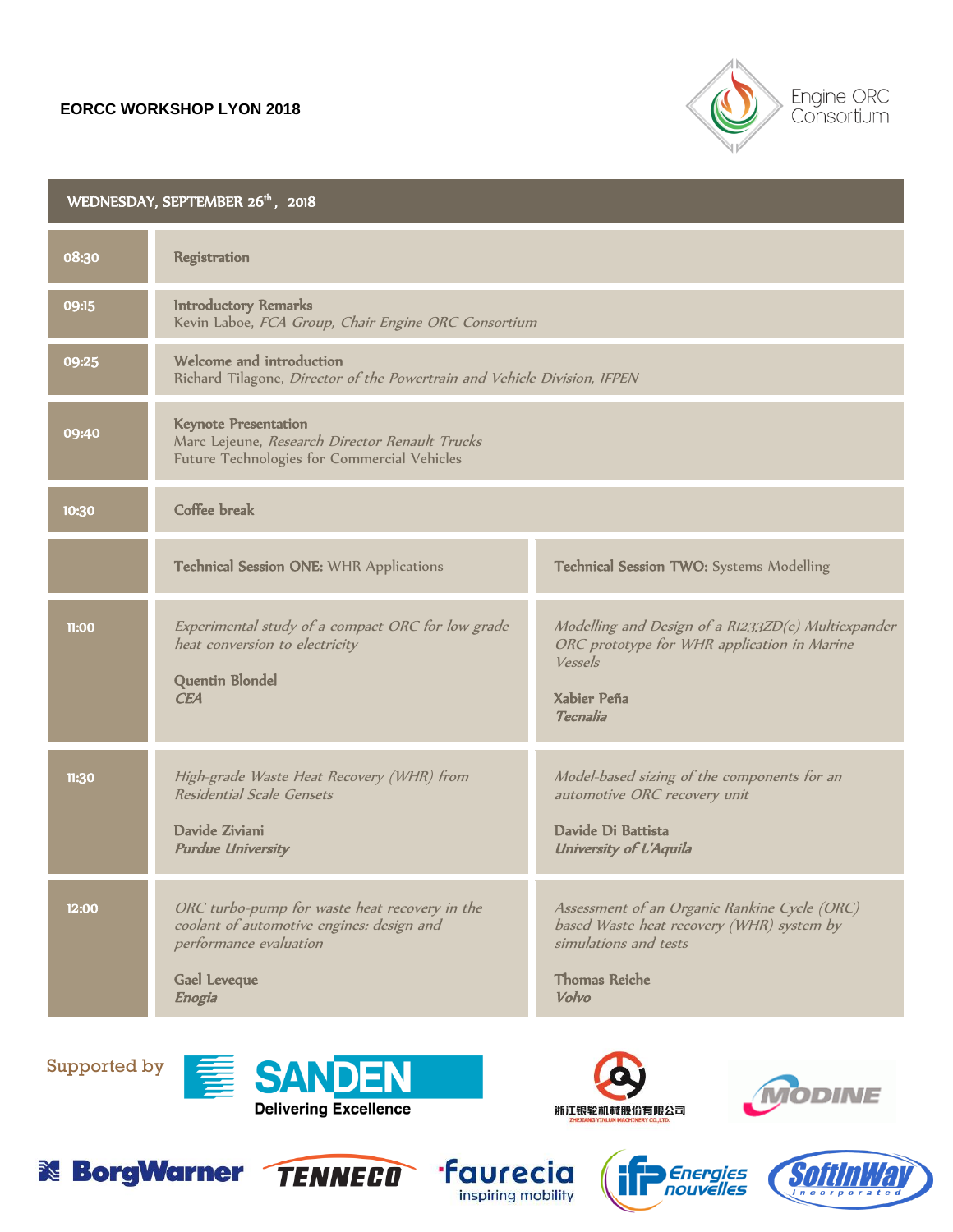| 12:30 | Lunch                                                                                                                                                       |                                                                                                                                                                                                 |
|-------|-------------------------------------------------------------------------------------------------------------------------------------------------------------|-------------------------------------------------------------------------------------------------------------------------------------------------------------------------------------------------|
|       | Technical Session ONE: WHR Applications                                                                                                                     | Technical Session ONE: WHR Applications                                                                                                                                                         |
| 14:00 | Experimental Investigation of Entropea's 20 kW<br>Commercial Unit For High Temperature Applications<br>Lorenzo Tocci<br>Entropea Labs                       | Exploratory Study of the Combined Cycle Powertrain<br>Concept<br>Karthik Subramani<br>Delft University of Technology                                                                            |
| 14:30 | Heat recovery with Organic Rankine Cycle in Engine<br>Coolant for HD Truck Applications<br><b>Pascal Smague</b><br><b>IFPEN</b>                             | Grid Adaptive Harmonic Adsorption Recuperative<br>Power and Cooling System<br>Pete McGrail<br>Pacific Northwest National Laboratory                                                             |
| 15:00 | Combined waste heat recovery and air conditioning<br>systems for increased system efficiency<br><b>Richard Merrett</b><br><b>Mentor, A Siemens Business</b> | Experimental investigation of an innovative<br>architecture to valorize the waste heat of a passenger<br>car through the use of a Rankine cycle<br><b>Olivier Dumont</b><br>University of Liège |
| 15:30 | Coffee break                                                                                                                                                |                                                                                                                                                                                                 |
| 16:00 | Panel Discussion - chaired by Oliver Dingel, IAV<br>Technical Drivers to ORC market acceptance in the current HD CO2 Legislation Environment                |                                                                                                                                                                                                 |
| 16.45 | Wrap up and close<br>Kevin Laboe, FCA Group, Chair Engine ORC Consortium                                                                                    |                                                                                                                                                                                                 |
| 17:00 | Welcome reception and networking, Exhibition Area, IFPEN                                                                                                    |                                                                                                                                                                                                 |

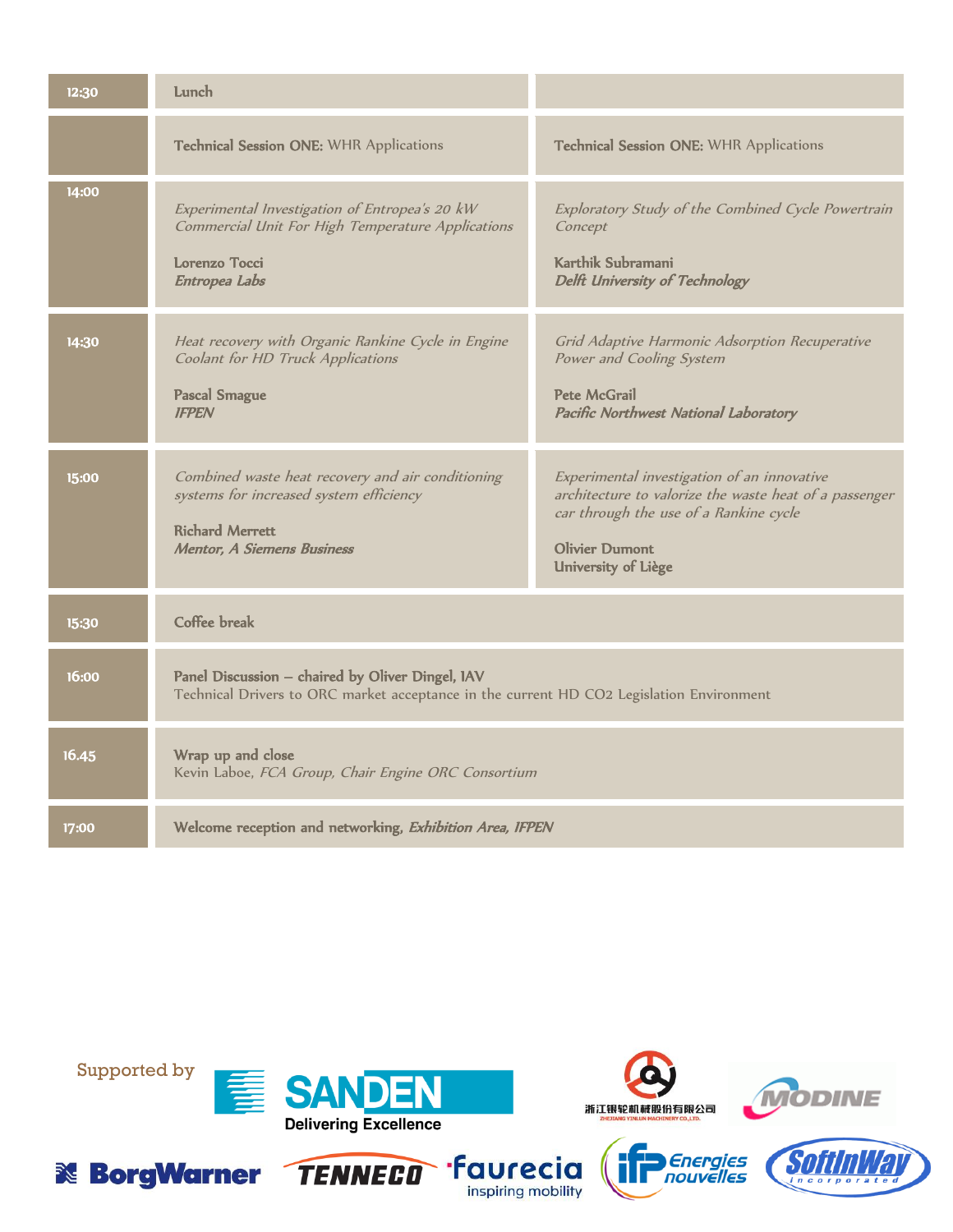## THURSDAY, SEPTEMBER 27<sup>th</sup>, 2018 09:00 Welcome back and recap Kevin Laboe, FCA Group, Chair Engine ORC Consortium 09:15 KEYNOTE PRESENTATION 2 Roland Gravel, US Department of Energy SuperTruck Waste Heat Recovery, Then and Now Technical Session ONE: WHR Applications Technical Session THREE: Expander Technologies 10:00 Operational and technological limits for an on-board ORC power unit fed by ICE exhaust gases Roberto Cipollone University of L'Aquila Free piston expander for low power ORC and Rankine Danel Quentin Université de Liège 10:30 Coffee 11:00 Selecting the optimum Organic Rankine Cycle Waste Heat Recovery System for on-highway truck market Roman Carballido BorgWarner, Inc Multiphycis Dynamic Model of a free piston gas expander for Organic Rankine Cycle Based Waste Heat Recovery Application Muhammad Usman Brunel University, London Technical Session THREE: Expander Technologies Technical Session FOUR: Working Fluids 11:30 Experimental improvement of efficiency on scroll expander and packaging improvement for the vehicle Hirofumi Wada Sanden Theoretical and experimental analysis of HCFO- $1233z$ d(e) and HFO-1336 $mzz(z)$  as low-GWP alternatives to HFC-245fa in small-scale and lowtemperature ORC Marta Amat Albuixech ISTENER Research Group, Universitat Jaume I 12:00 Comparison of two heavy duty engines, two volumetric machines and related impacts on Rankine system performance Nicolas Espinosa Volvo Natural Working Fluid Comparison of Transcritical Rankine Cycle for Multi-Waste Heat Recovery of Truck Diesel Engines Peng Liu Tianjin University, China 12:30 Lunch

Supported by











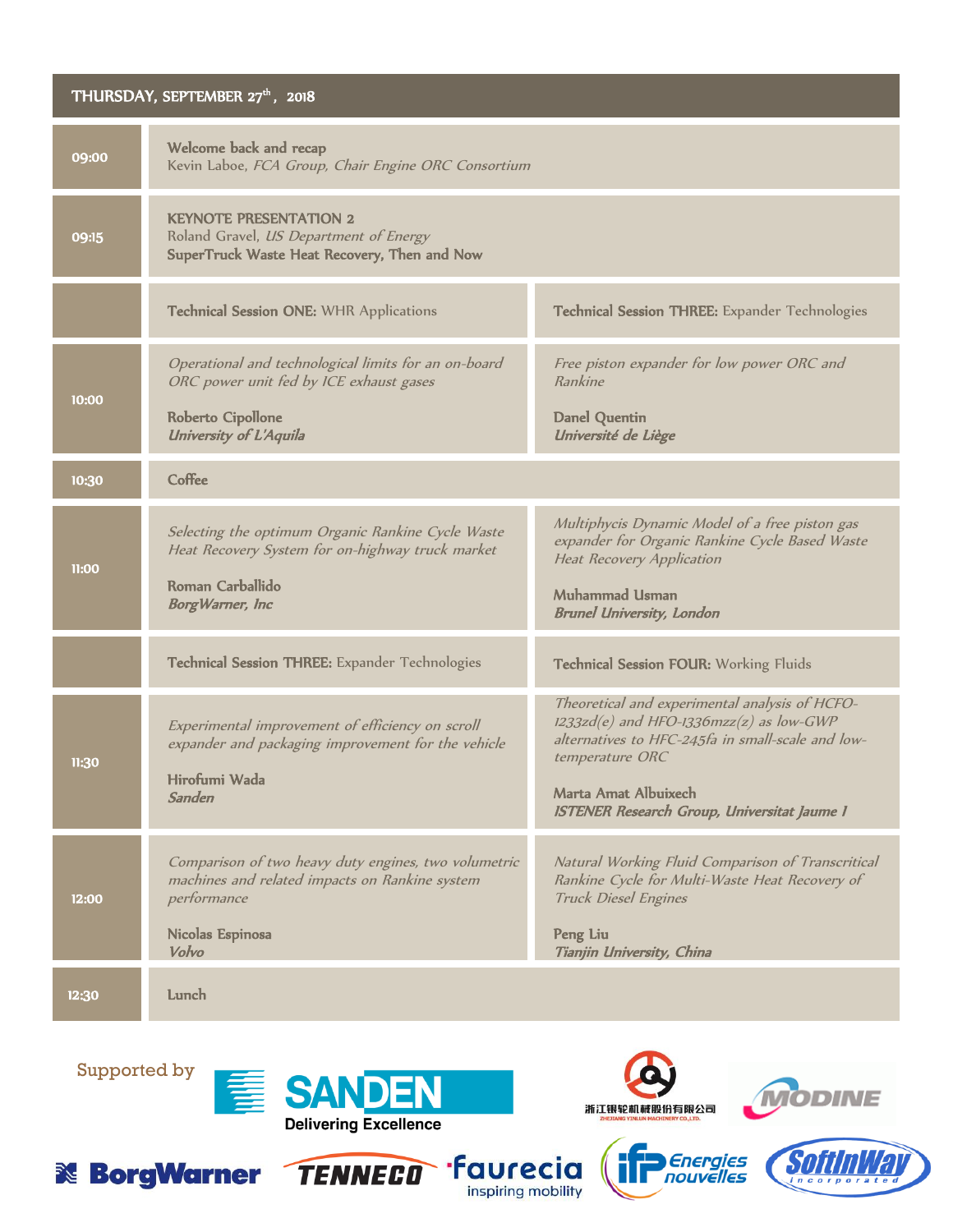|                              | Technical Session THREE: Expander Technologies                                                                                        | Technical Session FOUR: Working Fluids                                                                                                                                      |  |
|------------------------------|---------------------------------------------------------------------------------------------------------------------------------------|-----------------------------------------------------------------------------------------------------------------------------------------------------------------------------|--|
| 14:00                        | Scroll Expander Development for Exhaust Heat<br>Recovery on a Heavy Duty Truck<br>Rémi Daccord<br><b>EXOES</b>                        | Working fluid charge influence on a mini-CHP<br>biomass fueled, ORC based, performance<br><b>Márcio Santos</b><br>Universidade de Coimbra                                   |  |
| 14:30                        | Robust Optimization of a Supersonic ORC Turbine<br>Cascade: a Quantile-based Approach<br><b>Nassim Razaaly</b><br>Inria               | Lubricating oil entrainment in an ORC system and<br>its impact on performance rating<br><b>Rémi Dickes</b><br>University of Liège                                           |  |
| 15:00                        | Coffee break                                                                                                                          |                                                                                                                                                                             |  |
|                              | Technical Session THREE: Expander Technologies                                                                                        | Technical Session FIVE: Heat Exchanger Technologies                                                                                                                         |  |
| 15:30                        | Radial-Outflow Turbine Validation for ORC in a Wide<br><b>Operating Range</b><br>Dr Vasileios Pastrikakis<br>SoftInWay                | Supercritical heat transfer characteristics occuring in<br>a heat exchanger operating under organic rankine<br>cycle conditions<br>Marija Lazova<br><b>Ghent University</b> |  |
| 16:00                        | Panel Discussion - chaired by Paul Anschell, BorgWarner<br>System requirement impacts on ORC Working Fluid selection for mass markets |                                                                                                                                                                             |  |
| 16:45                        | Wrap Up and close<br>Kevin Laboe, FCA Group, Chair Engine ORC Consortium                                                              |                                                                                                                                                                             |  |
| 19:30                        | Conference dinner, Le Caro de Lyon, downtown Lyon                                                                                     |                                                                                                                                                                             |  |
| FRIDAY, SEPTEMBER 28th, 2018 |                                                                                                                                       |                                                                                                                                                                             |  |